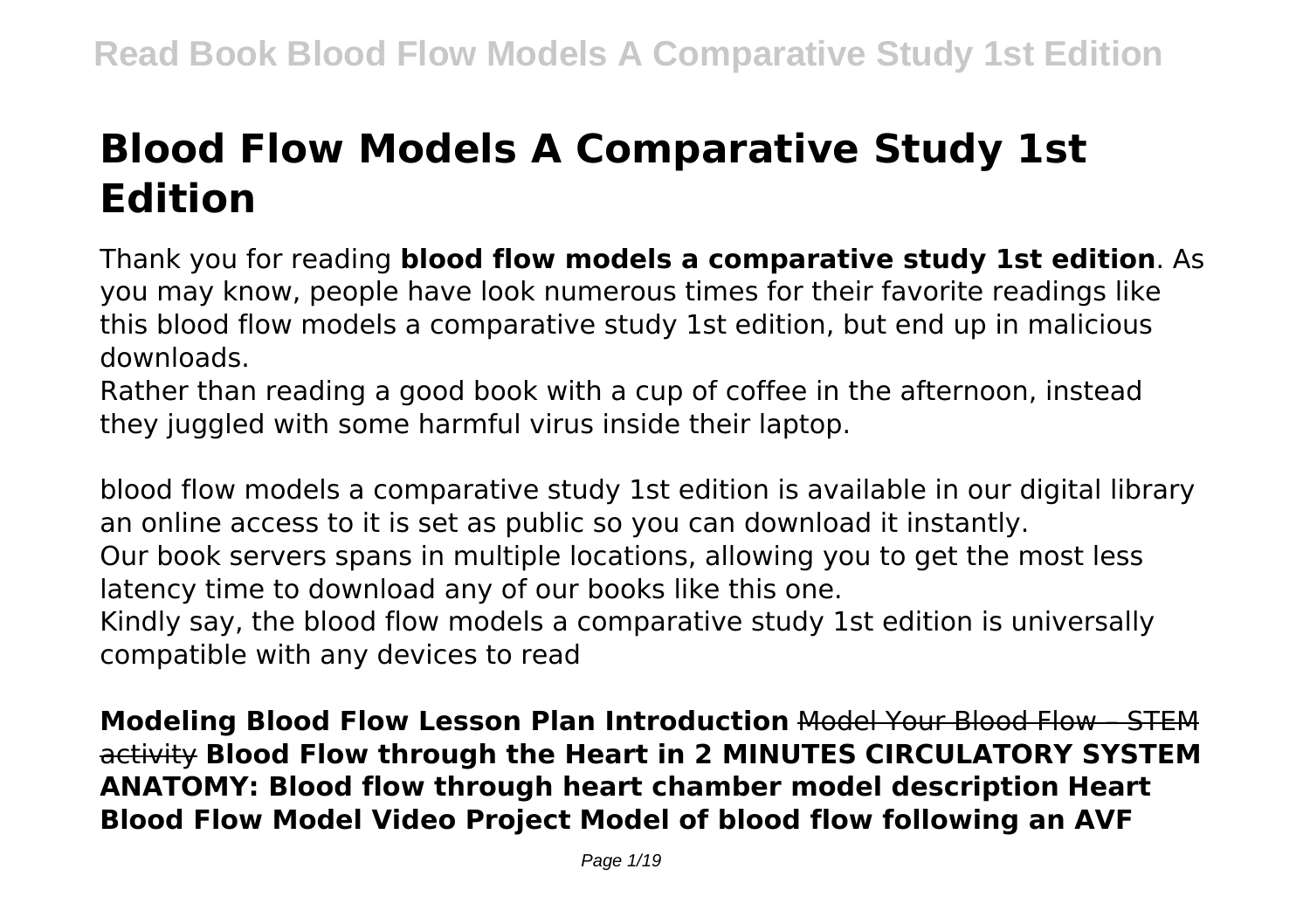### **procedure**

Blood Flow Modeling — post-operative simulation*Tranquil Heart Circulation | Improve Order of Blood Flow Through Heart | Healing Heart Frequency Stimulating The Vagus Nerve | Strengthen Blood Circulation | Heart Repair Frequency | VNS Therapy What are the factors that affect blood flow through the circulatory system ? | Frequent Health FAQS* Blood Flow Through the Heart Research Seminar: Computational Modeling of Coronary Blood Flow. SPR 2020.

The Secret to Younger Looking Skin (Boost Collagen Naturally) - Dr Alan Mandell, DC*Normalize Your Heart Beats | Normalize Blood Pressure | Reduce Hypertension | Deep Sleep Hypnosis Activate The Vagus Nerve | Strengthen Up Heart Muscle | Normal Your Heart Rate and Blood Pressure* Protect and Heal the Cells of Your Body | Dr Alan Mandell, DC *Oxygenate The Brain | Improve Blood Circulation to The Brain | Brain Health Meditation Music | 528Hz* Cure Constipation in Hours (Natural Home Remedies) - Dr Alan Mandell, DC Regulate Blood Supply to The Head : Blood Circulation Frequency - Rife Frequency Binaural Beats How to Make Working Model of Heart and Circulatory system of Human for Science Project **Drink Lemon** Water Every Morning On An Empty Stomach, See What Happens **Human** A\u0026P: Anatomy of the Arteries, Veins, and the Circulatory System Top 3 Foods/Juices to Increase Blood Flow \u0026 Oxygen | Dr Alan Mandell, DC Blood Flow Path Body Systemic Circulation Anatomy Physiology Nursing 21 Foods That Boost Blood Circulation4 CIRCULATION: Local blood flow control |Angiogenesis |Collaterals |vascular remodelling | Guyton *What is Blood Flow* Page 2/19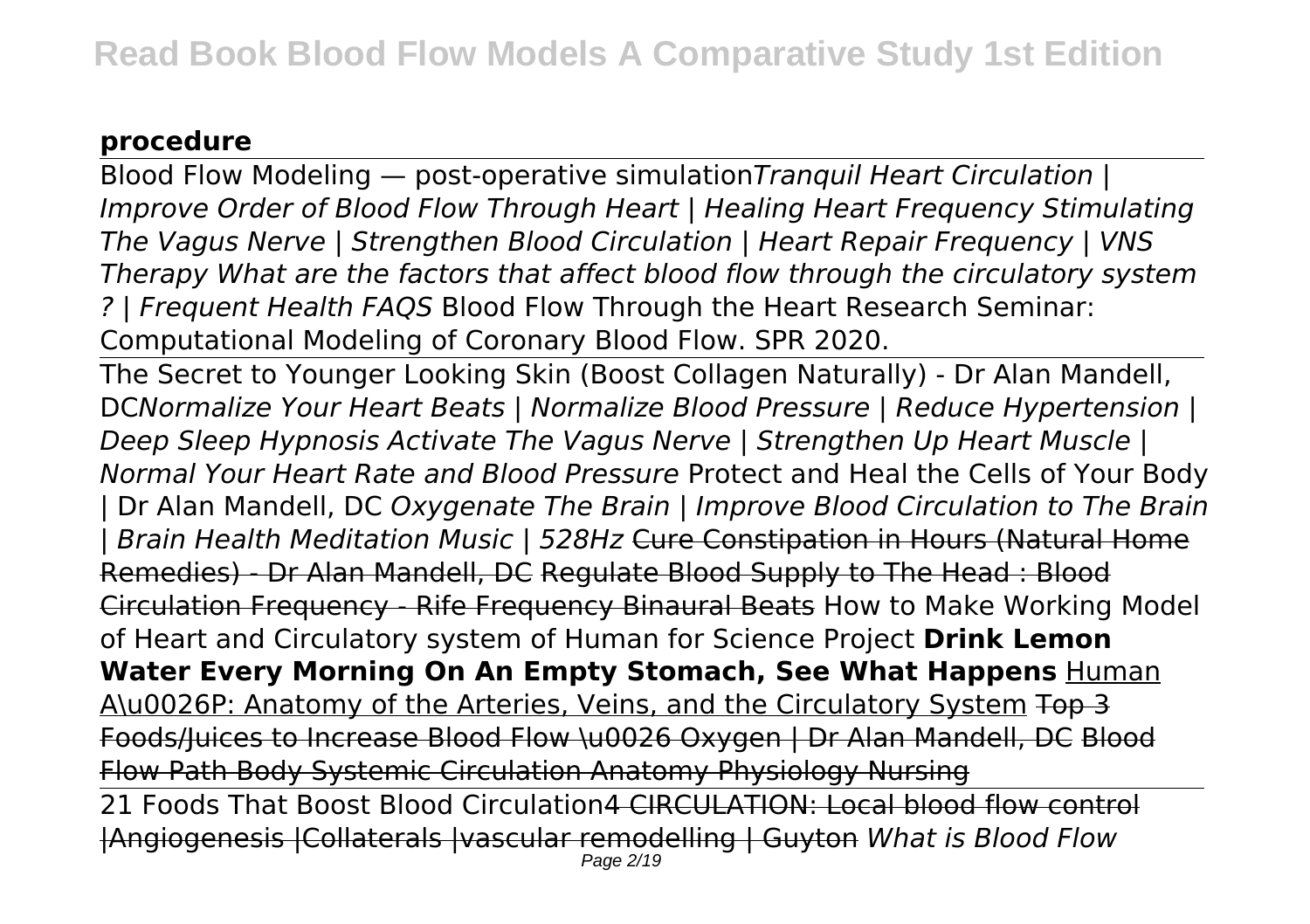*Restriction Training (BFR)? - Episode #1* Cardiovascular System 2, Blood circulation with MCQs Circulatory System and Pathway of Blood Through the Heart

Lukáš Likavčan – Introduction to Comparative Planetology*Blood Flow Models A Comparative*

The two-compartment model has been widely known as a tool for kinetic urea modeling in hemodialysis. On the other hand the Regional Blood Flow (RBF) model, based on the flows transporting the marker toxin, seems to be another attractive solution. Both models correctly show the rebound effect and may be tuned to the experimental data.

## *Flow Based Two-Compartment Models - A Comparative ...*

Two-Fluid Mathematical Models for Blood Flow in Stenosed Arteries: A Comparative Study D. S. Sankar and Ahmad Izani Md. Ismail School of Mathematical Sciences, University Science Malaysia, 11800 Penang, Malaysia Correspondence should be addressed to D. S. Sankar, sankar ds@yahoo.co.in

## *Two-Fluid Mathematical Models for Blood Flow in Stenosed ...*

Blood flow models The unsteady entry blood flow in a 90ocurved tube is numerically and experimentally investigated by comparing the Newtonian and non†"Newtonian blood models. For modelling purpose, non-Newtonian nature of blood flow is considered. Both numerical and experimental results are in good agreement.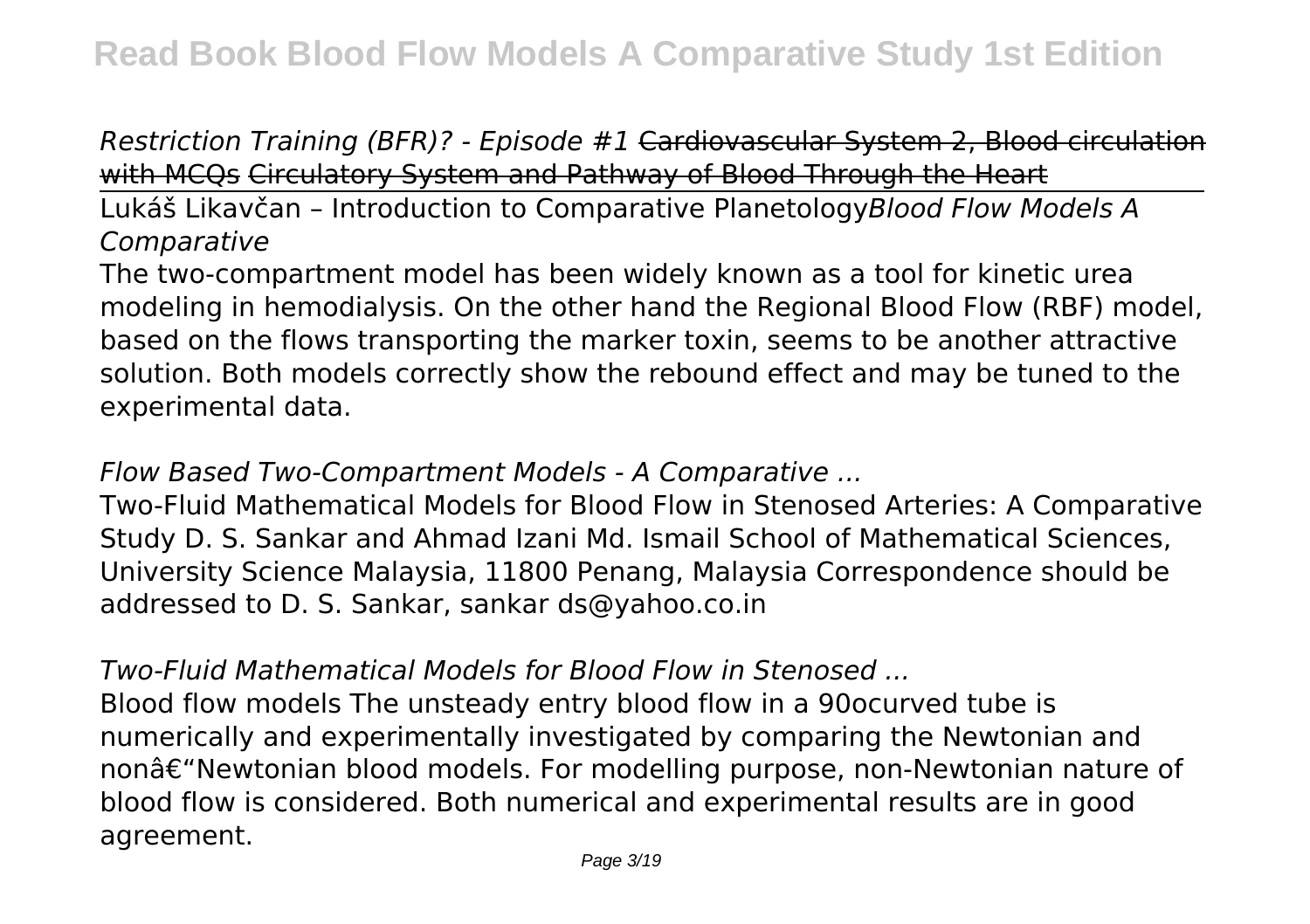*Blood Flow in Human Arterial System-A Review - ScienceDirect* dimensional global models of blood circulation. We will explain the main ideas of this approach and will present some examples of its application. Keywords and phrases: blood rheology, shear thinning, viscoelasticity, dissipative particle dynamics, global circulation Mathematics Subject Classi cation: 92C35, 76A10, 76M12, 76Z05, 70-08, 35L40 1.

#### *Methods of Blood Flow Modelling*

We compare the predictive capability of two mathematical models for red blood cells (RBCs) focusing on blood flow in capillaries and arterioles. Both RBC models as well as their corresponding blood flows are based on the dissipative particle dynamics (DPD) method, a coarse-grained molecular dynamics approach.

## *Predicting dynamics and rheology of blood flow: A ...*

We compare the predictive capability of two mathematical models for red blood cells (RBCs) focusing on blood flow in capillaries and arterioles. Both RBC models as well as their corresponding blood flows are based on the dissipative particle dynamics (DPD) method, a coarse-grained molecular dynamics approach.

*Predicting dynamics and rheology of blood flow: A ...* Modeling of Non- Newtonian Fluid for Blood Flow in Stenosed Arteries; A Page 4/19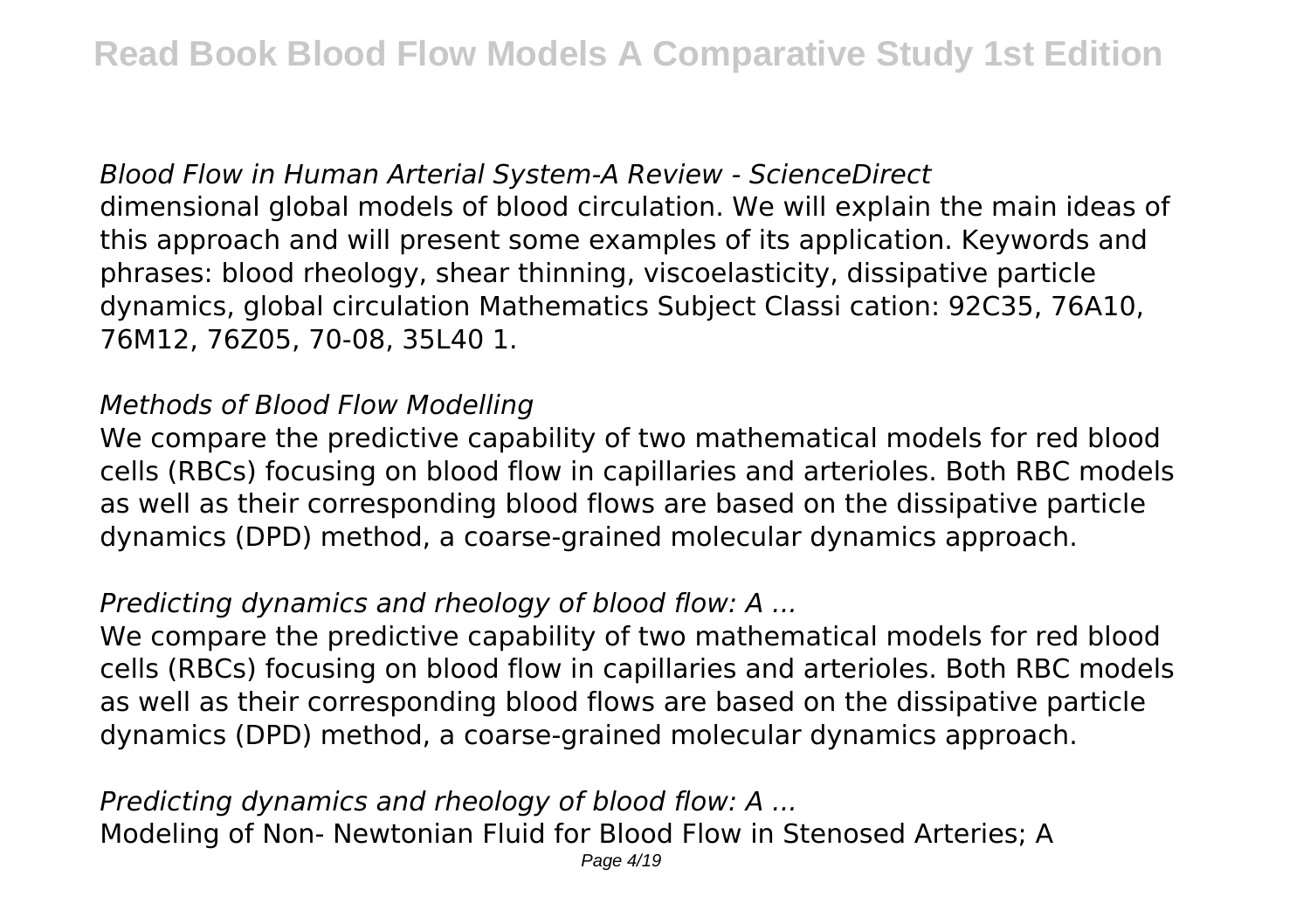Comparative Study By Mohammed Musad University of Aden, Yemen Abstract - In this paper the mathematical model have been developed for the computation of pressure gradient, viscosity, yield stress and wall shear stress and the influence of stenosis in the

## *Modeling of Non- Newtonian Fluid for Blood Flow in ...*

We compare results from numerical simulations of pulsatile blood flow in two patient-specific intracranial arterial networksusing one-dimensional (1D) and threedimensional (3D) models. Specifically, we focus on the pressure and flowrate distribution at different segments of the network computed by the two models.

#### *Modeling Blood Flow Circulation in Intracranial Arterial ...*

3D computer model Wall shear stress distribution (CFD) Experimental Measurement & Modelling. The difficulties of direct measurement of blood flow invivo US MRI ... – The blood flow pattern in anuerysm – The pressure and stress to blood vessel wall – Evaluation of New device.

#### *Fluid Dynamics of Blood Flow – Modelling & Simulation*

Our work is intended to address how different blood properties and flow conditions within medical devices affect blood cell damage by developing different engineering models and flow systems to...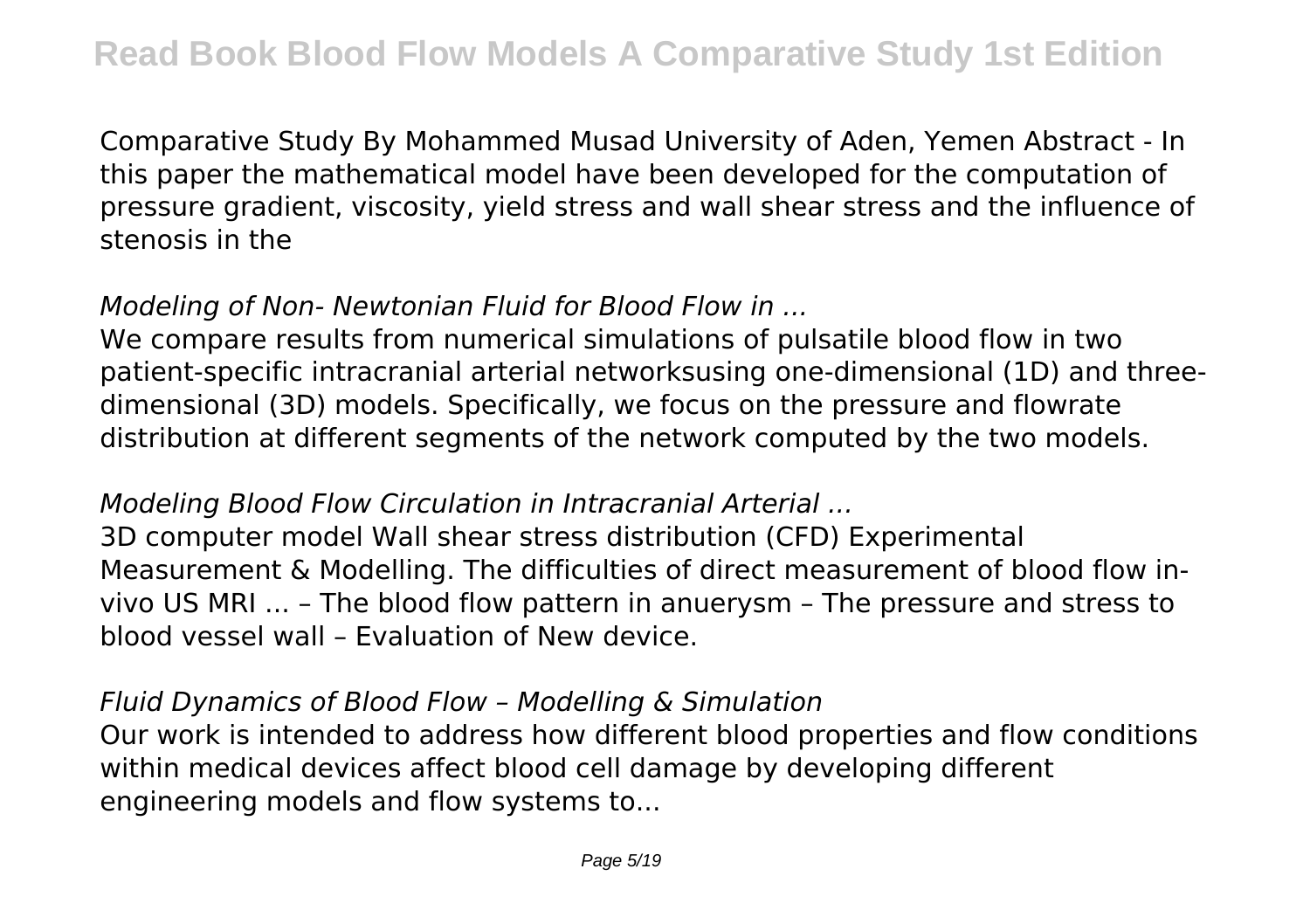### *Fluid Dynamics Laboratory | FDA*

In the present study, we evaluated the effect of non-Newtonian blood properties on hemodynamics in the idealized 90 ∘-bifurcation model, using Newtonian and non-Newtonian fluids and different flow rate ratios between the parent artery and its branch. The proposed Local viscosity model was employed for high-precision representation of blood ...

## *NEWTONIAN AND NON-NEWTONIAN BLOOD FLOW AT A 90 ...*

It is concluded that the flow patterns of Newtonian and non-Newtonian blood models are similar, but the non-Newtonian nature of blood caused a significant increase in wall Shear Stress (WSS) patterns. It is very difficult to observe the quantitative information of hemodynamic profiles like flow parameters, wall pressure and WSS in vivo.

#### *Non-Newtonian and Newtonian blood flow in human aorta: A ...*

An effective model of blood flow in capillary beds. Acosta S(1), Penny DJ(2), Rusin CG(3). Author information: (1)Department of Pediatrics - Cardiology, Baylor College of Medicine, Houston TX, USA; Department of Pediatric Medicine - Cardiology, Texas Children's Hospital, Houston TX, USA.

#### *An effective model of blood flow in capillary beds.*

The aim of this study is to characterize the aortic blood flow in a silicone model of a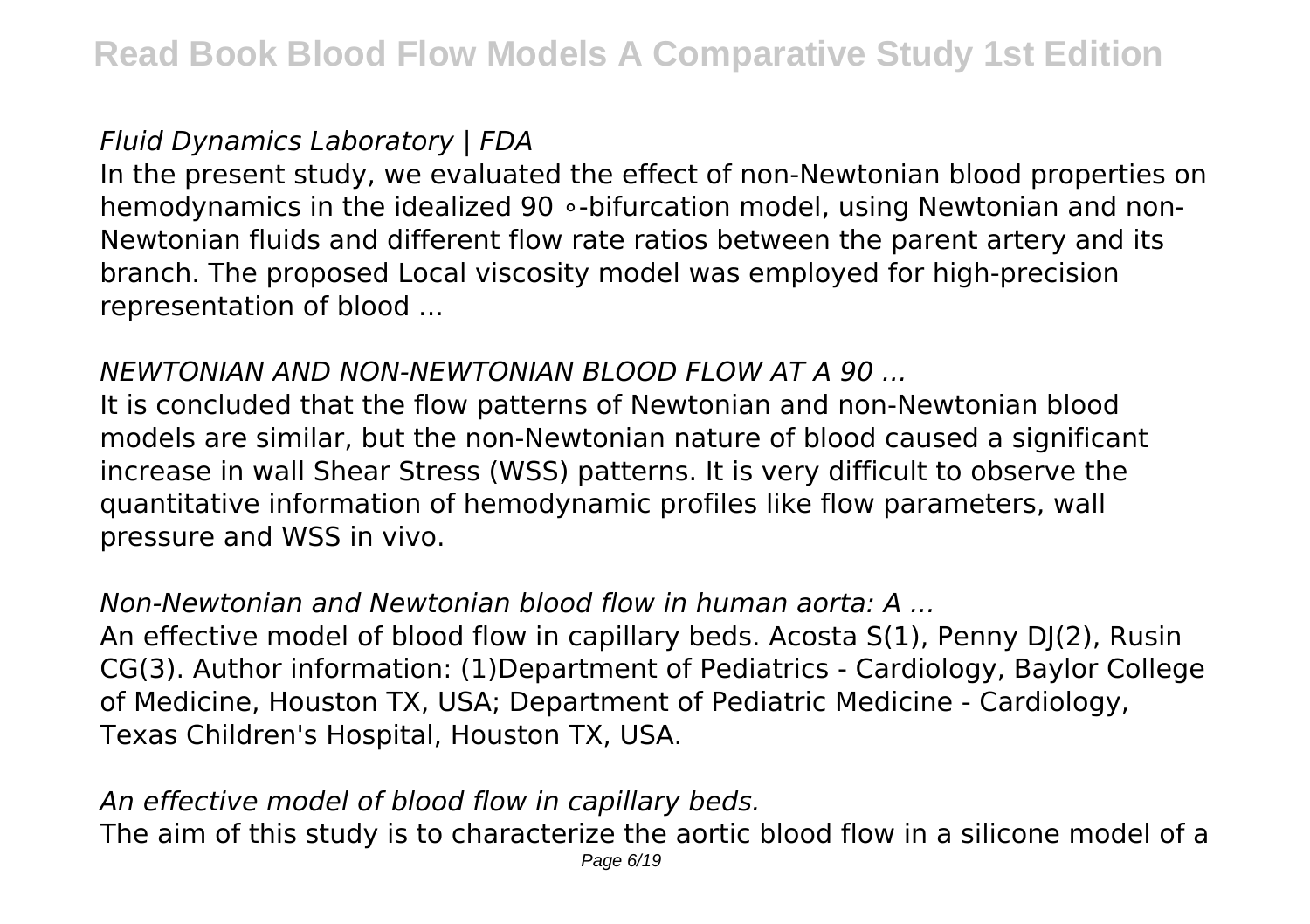pathological aorta with ascending aneurysm, to analyze the differences in the blood flow pattern compared to a healthy aortic model, and to single out possible blood flow characteristics measurable using phase contrast magnetic resonance imaging (MRI) that could serve as indicators for aneurysm severity.

### *Blood flow patterns and pressure loss in the ascending ...*

Comparative Epidermal Thickness and Number of Cell Layers from the Back of Nine Species. Monteiro-Riviere et al. Interspecies and interegional analysis of the comparative histological thickness & laser Doppler blood f low measurements at five cutaneous sites in nine species. Journal of Investigative Dermatology 95:582- 586, 1990.

#### *Introduction to the Comparative Anatomical Factors ...*

In this paper a family of one-dimensional nonlinear systems which model the blood pulse propagation in compliant arteries is presented and investigated. They are obtained by averaging the Navier-Stokes equation on each section of an arterial vessel and using simplified models for the vessel compliance. Different differential operators arise depending on the simplifications made on the ...

## *One-dimensional models for blood flow in arteries ...*

Comparative Study of Viscoelastic Arterial Wall Models in Nonlinear One-Dimensional Finite Element Simulations of Blood Flow. Journal of Biomechanical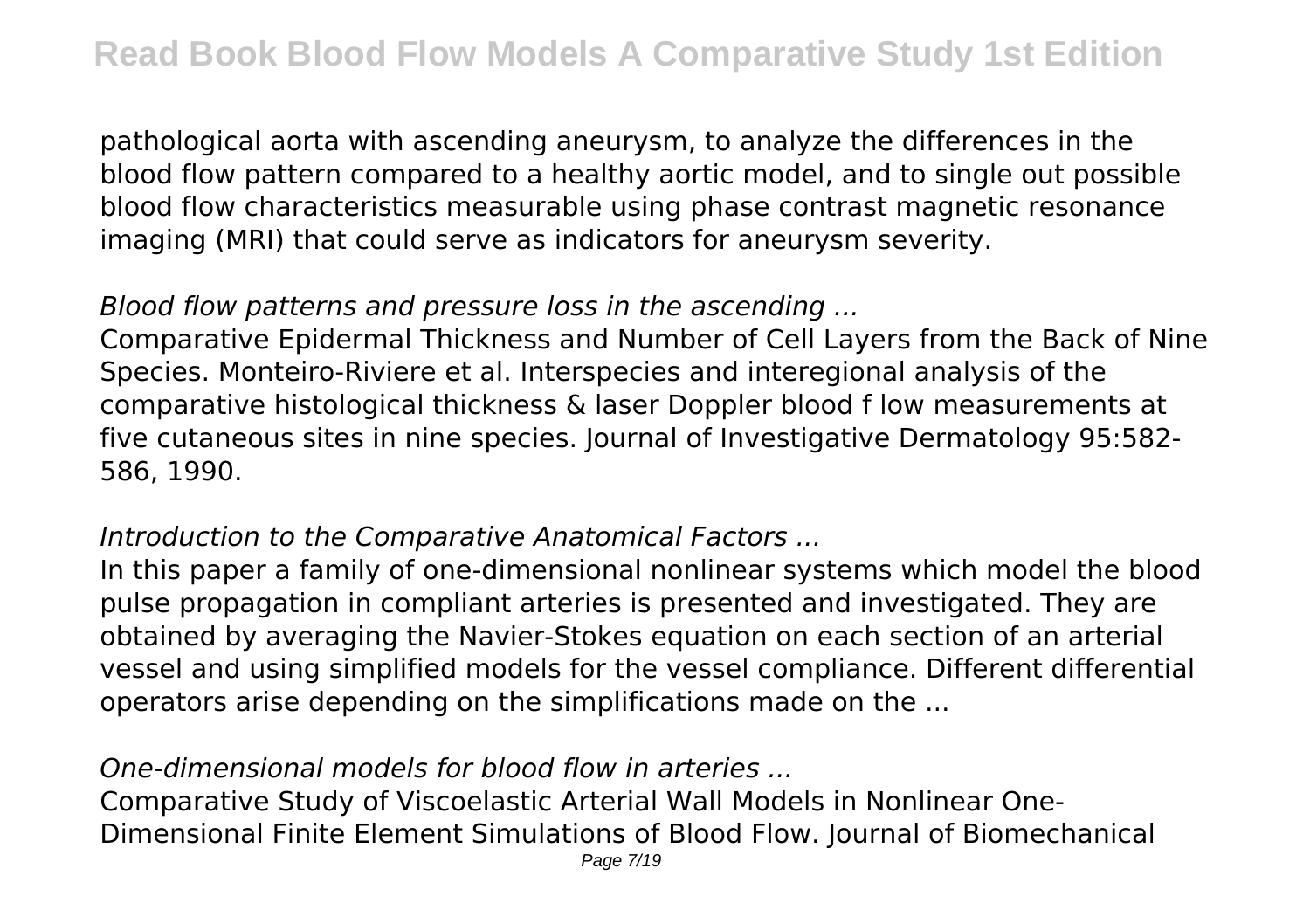Engineering, Vol. 133, Issue. 8, Journal of Biomechanical Engineering, Vol. 133, Issue. 8,

*A wave propagation model of blood flow in large vessels ...*

The results of our study indicated that pulsatile assist produced superior circulation in the kidney, and the microcirculation on the cell level was superior as well in early treatment of acute left heart failure. PMID: 9212968 [Indexed for MEDLINE] Publication Types: Comparative Study; MeSH terms. Animals; Blood Pressure/physiology\* Blood Urea ...

*Renal circulation and cellular metabolism during left ...*

The model is validated by using clinically measured values of retinal blood flow and velocity. The model simulations for six theoretical patients with high, normal, and low BP (HBP-, NBP-, LBP-) and functional or absent AR (-wAR, -woAR) are compared with clinical data.

It is well known that blood vessels exhibit viscoelastic properties. Vessel wall viscoelasticity is an important source of physical damping and dissipation in the Page 8/19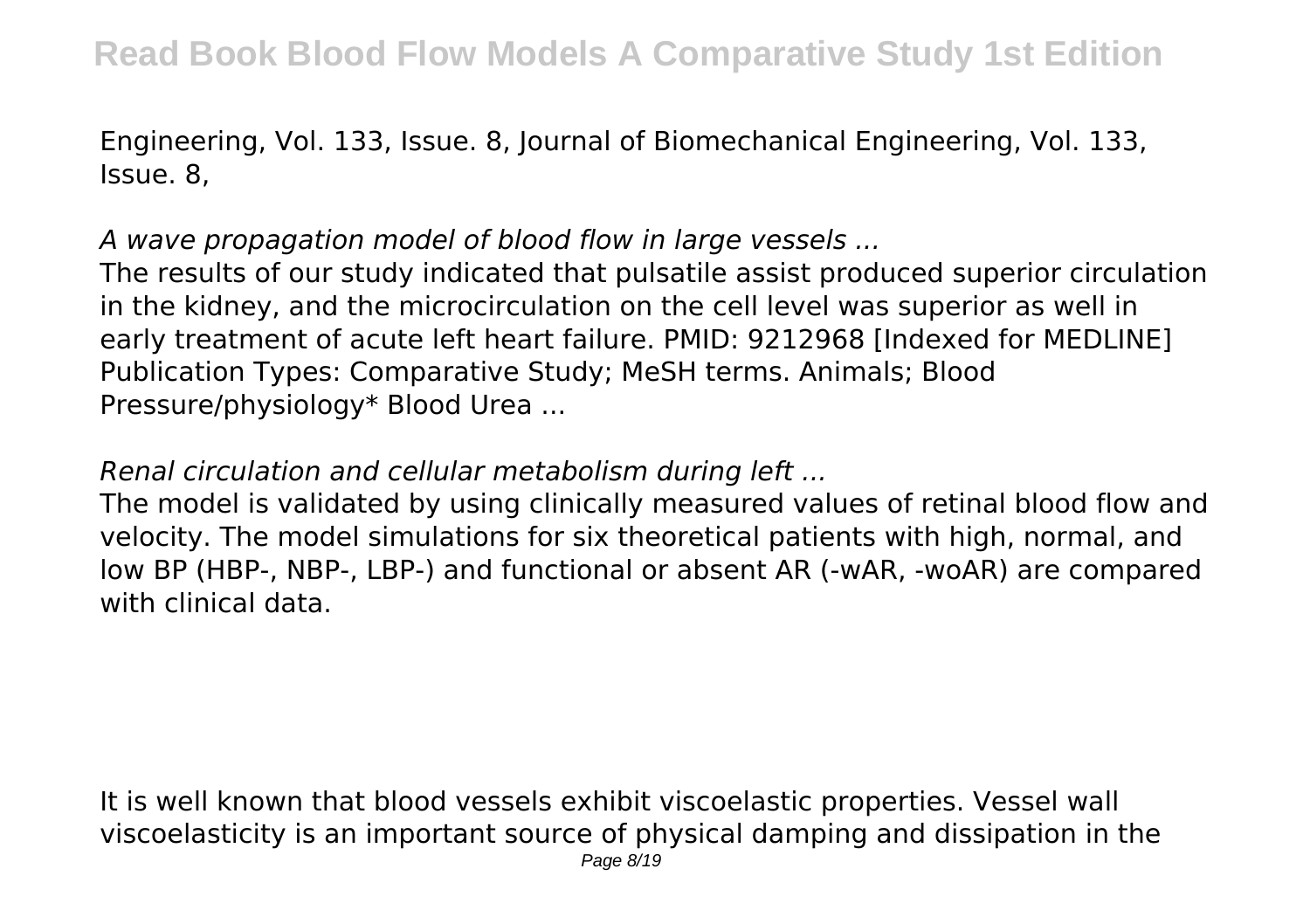cardiovascular system. There is a growing need to incorporate viscoelasticity of arteries in computational models of blood flow which are utilized for applications such as disease research, treatment planning and medical device evaluation. However, thus far the use of viscoelastic wall properties in blood flow modeling has been limited. As part of the present work, arterial wall viscoelasticity was incorporated into two computational models of blood flow: (1) a nonlinear onedimensional (1-D) model and (2) a three-dimensional (3-D) fluid-solid interaction (FSI) model of blood flow. 1-D blood flow model: In blood flow simulations different viscoelastic wall models may produce significantly different flow, pressure and wall deformation solutions. To highlight these differences a novel comparative study of two viscoelastic wall models and an elastic model is presented in this work. The wall models were incorporated in a nonlinear 1-D model of blood flow, which was solved using a space-time finite element method. The comparative study involved the following applications: (i) Wave propagation in an idealized vessel with reflection-free outflow boundary condition; (ii) Carotid artery model with nonperiodic boundary conditions; (iii) Subject-specific abdominal aorta model under rest and exercise conditions. 3-D FSI blood flow model: 3-D blood flow models enable physiologic simulations in complex, subject-specific anatomies. In the present work, a viscoelastic constitutive relationship for the arterial wall was incorporated in the 3-D Coupled Momentum Method for Fluid-Solid Interaction problems (CMM-FSI). Results in an idealized carotid artery stenosis geometry show that higher frequency components of flow rate, pressure and vessel wall motion Page 9/19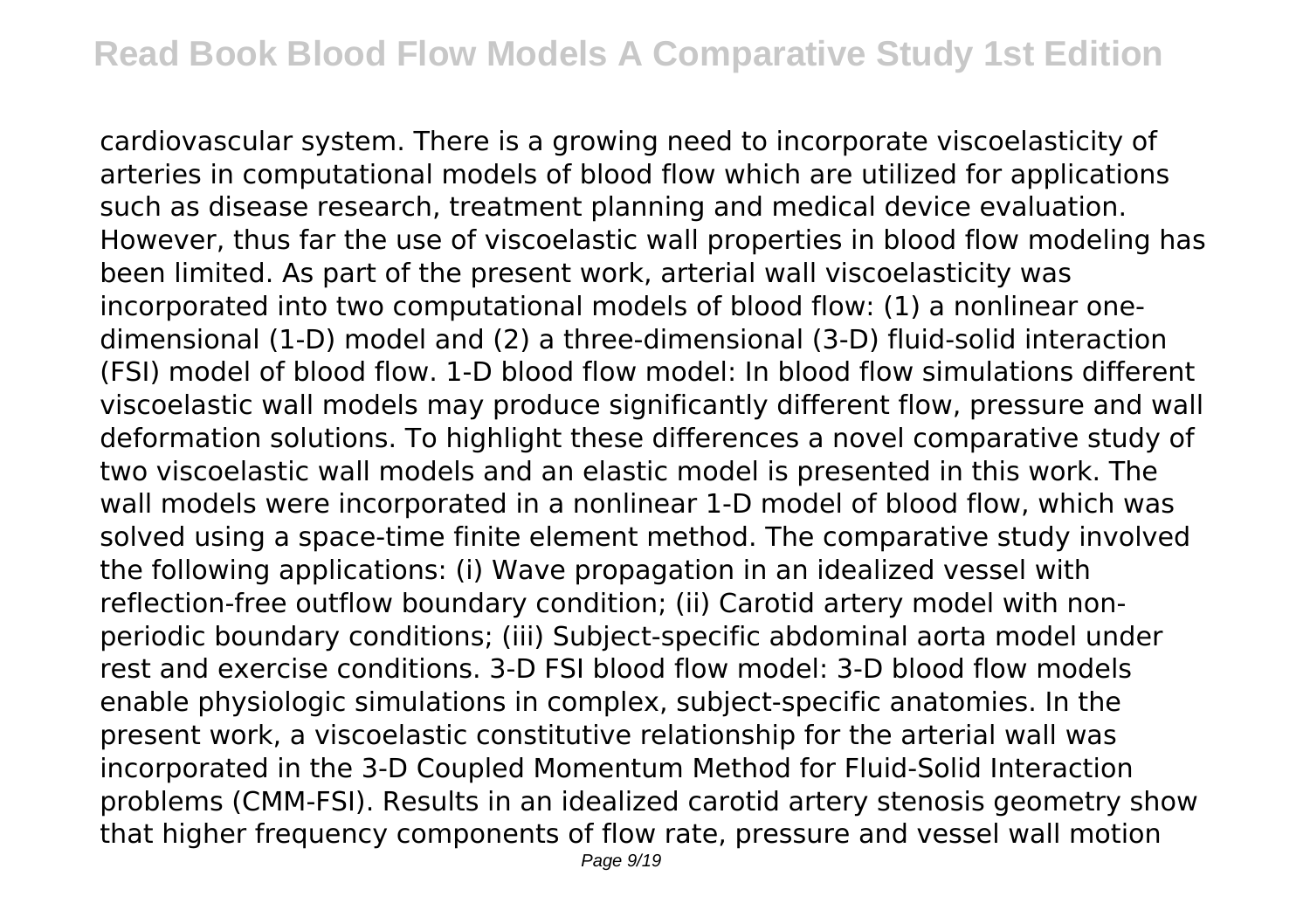are damped in the viscoelastic case. These results indicate that the dissipative nature of viscoelastic wall properties has an important impact in 3-D simulations of blood flow. Future work will include simulations of blood flow in patient-specific geometries such as aortic coarctation (a congenital disease) to assess the impact of wall viscoelasticity in clinically relevant scenarios. In the present work, arterial viscoelasticity has been incorporated in 1-D and 3-D computational models of blood flow. The biomechanical effects of wall viscoelasticity have been investigated through idealized and subject-specific blood flow simulations. These contributions are significant and suggest the potential importance of wall viscoelasticity in blood flow simulations for clinically relevant applications.

Atherosclerotic coronary artery disease continues to negatively impact the lives of millions worldwide. Computational fluid dynamics modeling of coronary blood flow has the potential to help improve clinical outcomes and aid in treatment planning. Significant advancements in coronary blood flow modeling in recent years have opened a wide range of applications such as assessing risk for disease progression or providing a platform for virtual surgery and treatment planning. To encourage the growth of this field and promote adoption of computational results in the clinic, it is crucial that these tools be made as automated as possible so they can be applied to large patient cohorts. In addition, the variability of computational results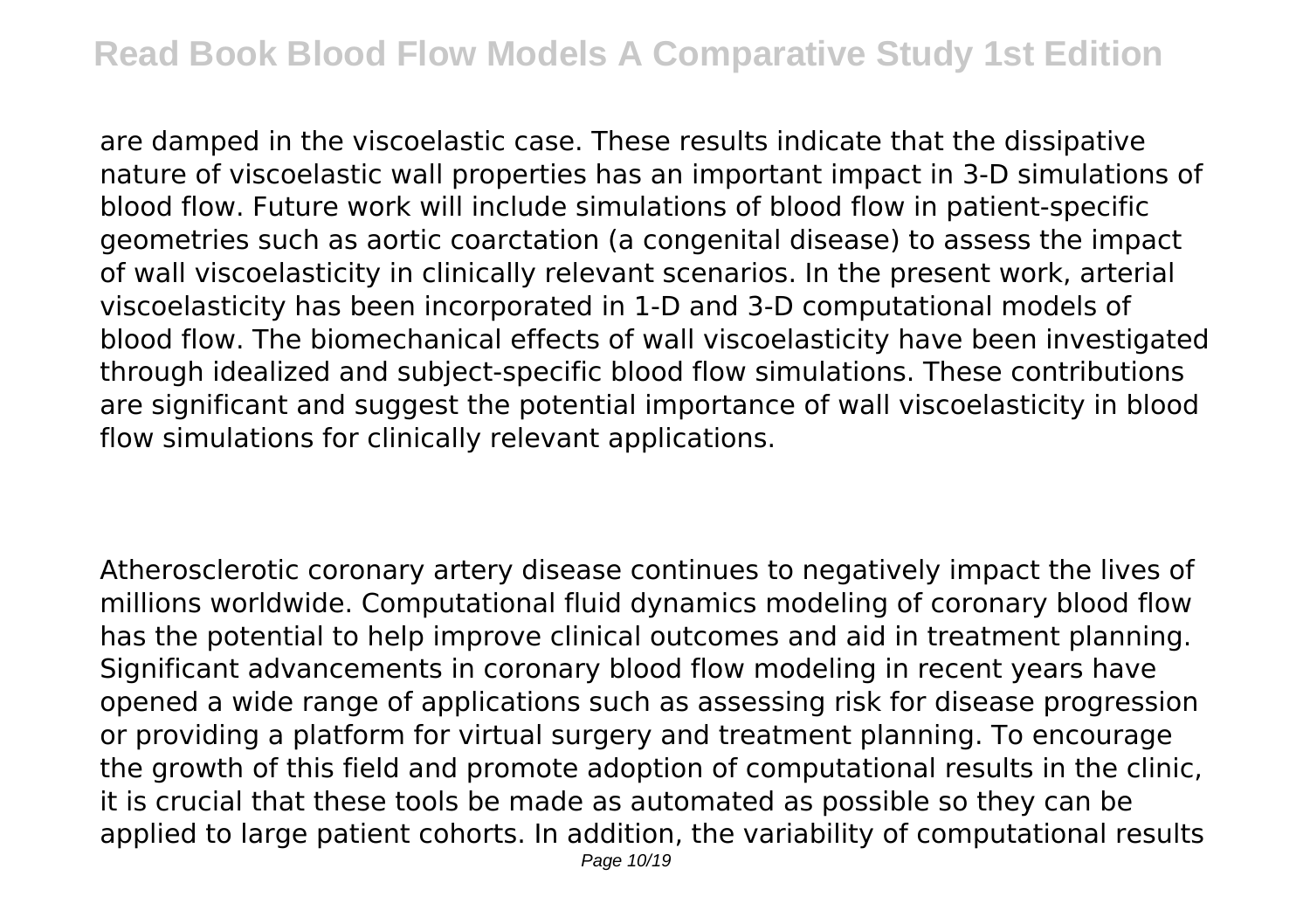with respect to uncertainties in the inputs and model must be better understood and systematically quantified. Addressing these concerns is the subject of this thesis. In the first part, a framework for automatically tuning the lumped parameter boundary conditions in simulations of coronary blood flow is developed and demonstrated. Specifying boundary conditions in complex computational models is not a trivial task, especially when the dimensionality of the input space is high and multiple constraints on the outputs need to be satisfied simultaneously. Specifically in the context of patient-specific coronary simulations, clinical data such as the blood pressure, cardiac output, and coronary flow waveforms must be simultaneously satisfied with a large set of input parameters that include lumped resistances, capacitances, and heart model parameters. A typical user can eventually gain expertise to modify the input parameters to satisfy targets, but this manual tuning is time-consuming and not easily reproduced. We thus formulate the automated tuning process as a Bayesian inverse problem in which the model parameters are treated as random variables, and optimal parameters are determined by finding the maximum of the posterior distribution of input parameters. We also perform sensitivity analysis on the input parameters to determine a subset of thirteen parameters that most influence the clinical targets. In the second part, we perform uncertainty quantification on patient-specific simulations of coronary artery bypass graft hemodynamics. Vein graft failure in patients with coronary bypass continues to be a major clinical issue with relatively little knowledge about the mechanisms for failure. Simulations have shown that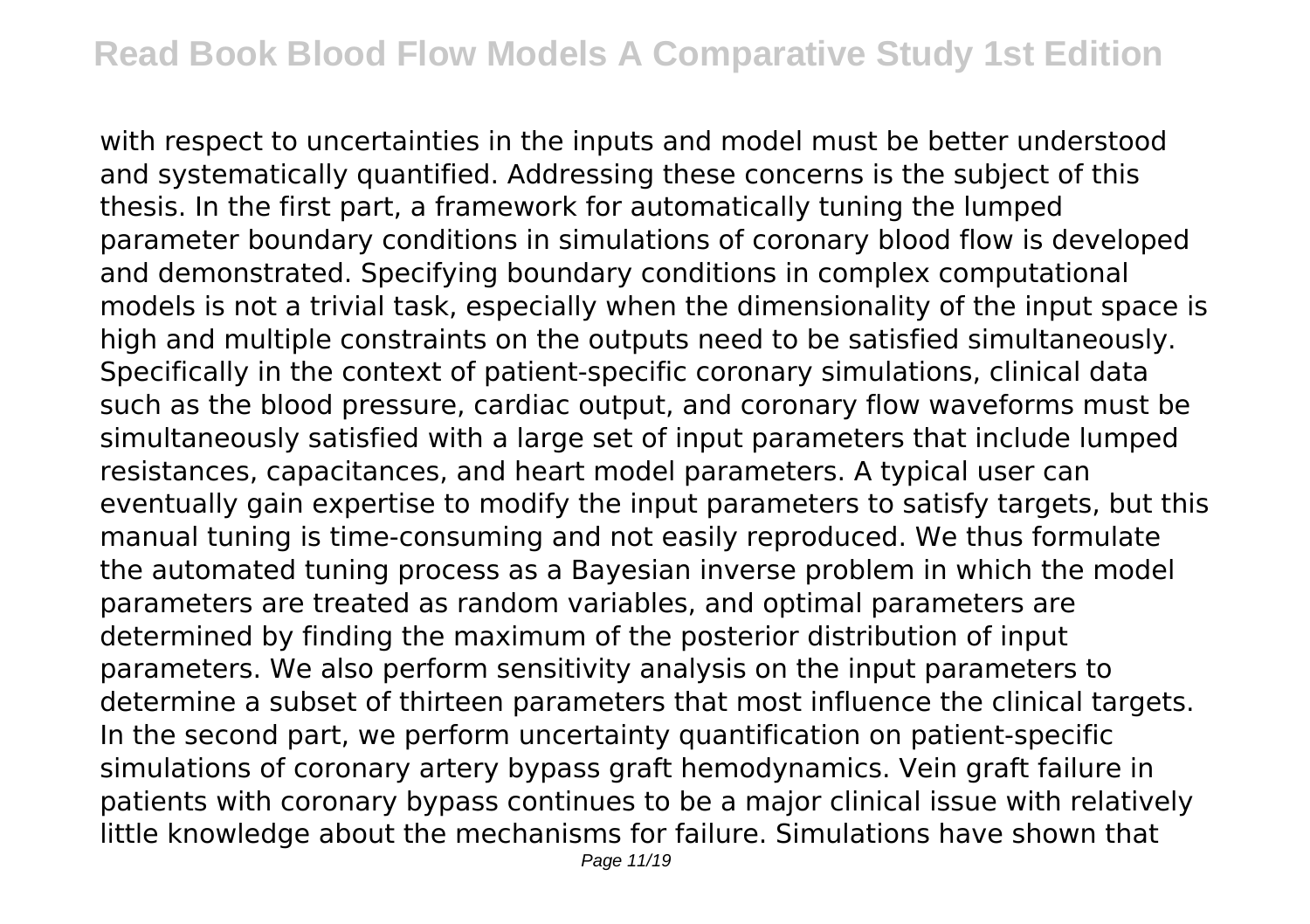predicted quantities such as wall shear stress or wall strain can be useful in predicting vein graft failure, but adoption of such results in clinical practice is hindered due to the fact simulations can only produce deterministic results with no range of confidence. Uncertainty quantification provides a framework for quantifying the uncertainty in computational results, and we applied it to assess the variability in computed predictions of time-average wall shear stress and wall strain under uncertainty in the lumped parameter boundary conditions and vessel wall material properties. To achieve this aim efficiently, we develop a novel submodeling strategy for reducing the computational cost of the analysis. We also, for the first time, consider spatial variability in the graft wall material properties by using a random field description. We finally propagate these uncertainties forward using a newly developed multi-resolution approach. The results show that the timeaveraged wall shear stress is relatively well estimated with confidence intervals about 35\% of the mean value, but the wall strain exhibited significantly more variability due to the large uncertainty in the material properties. In the third part, we perform a comparison of methods for modeling wall deformability in vascular blood flow simulations. Though sometimes neglected, wall deformability can have significant impacts on the computational results, affecting predictions of wall shear stress and precluding calculation of stresses and strains in the vessel wall. There are several methods proposed in the literature for modeling wall deformability, two of the most popular being the Arbitrary Lagrangian Eularian (ALE) and Couple Momentum Methods (CMM). Although both methods capture the essential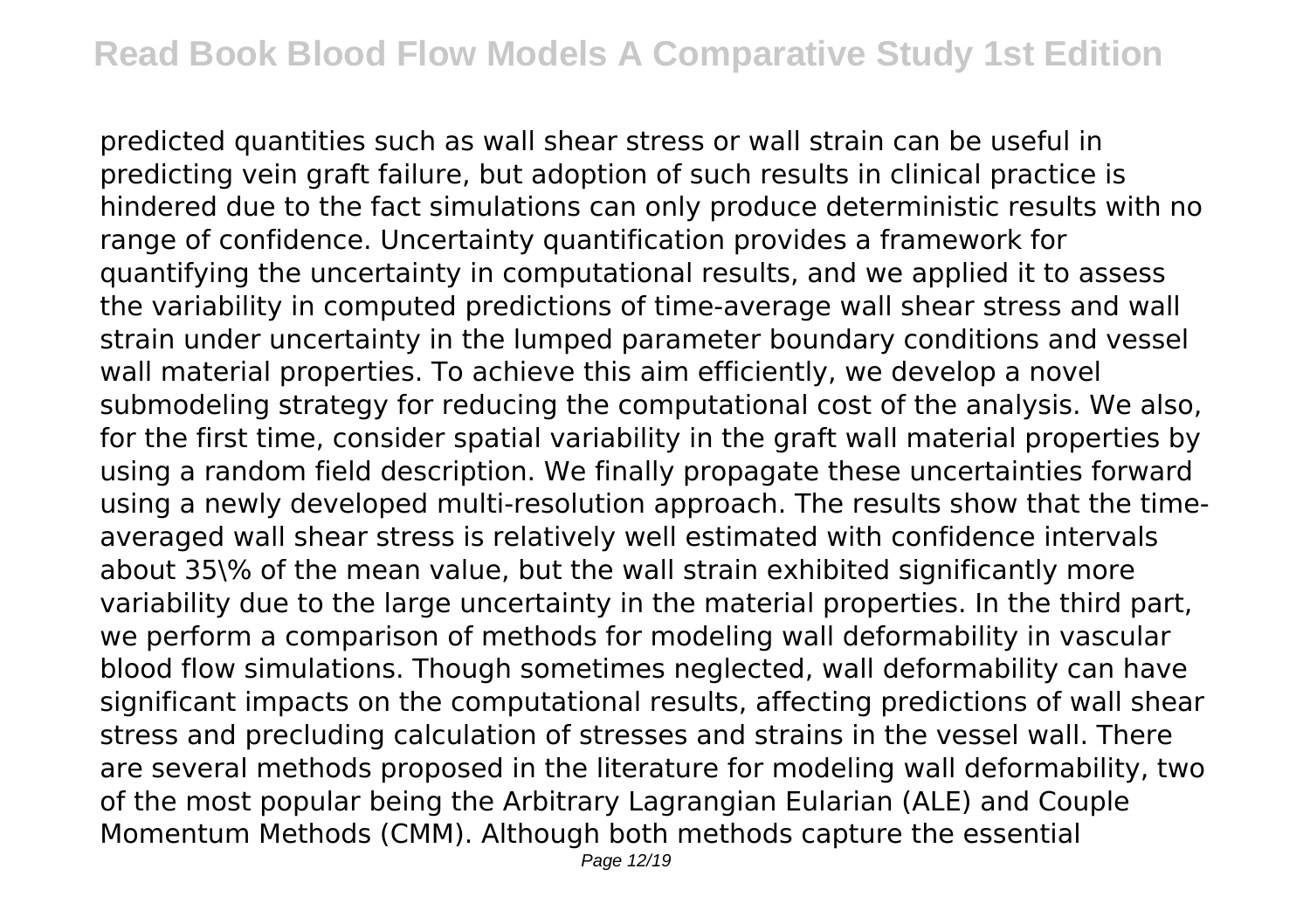characteristics of wall deformability, they can produce different results and computational performance. This provides a rigorous comparison which will aid in the choice of deformable wall model. Additionally, we consider the concept of prestress. Because the geometry for a patient-specific simulation is extracted from medical image data of the \textit{in vivo} cardiovascular system, the vessel walls carry an internal stress which holds the geometry in equilibrium with hemodynamic pressures and viscous stresses. We implement prestress in both ALE and CMM contexts and confirm that it is necessary to avoid over-inflation of the anatomic domain. Although studied mostly within the context of coronary flow simulations, the methods and approaches outlined in this thesis are designed to be generally applicable across other domains in computational modeling, fluid dynamics, and biomechanics. Automated tuning is a general framework for assimilating multiple sources of target data to inform optimal input parameter values, and can broadly be applied in multiscale modeling. The methods for uncertainty quantification can be adapted to assess variability of simulations in other computational fluid mechanics and biomechanics contexts. The results from the wall deformability comparison can also be extended to apply to other contexts including other cardiovascular diseases, respiratory flow, and medical devices. In addition to providing insights into coronary flow simulations, this thesis aims to motivate the importance of tuning, uncertainty quantification, and model comparisons for other cardiovascular simulations and multiscale biological modeling more broadly.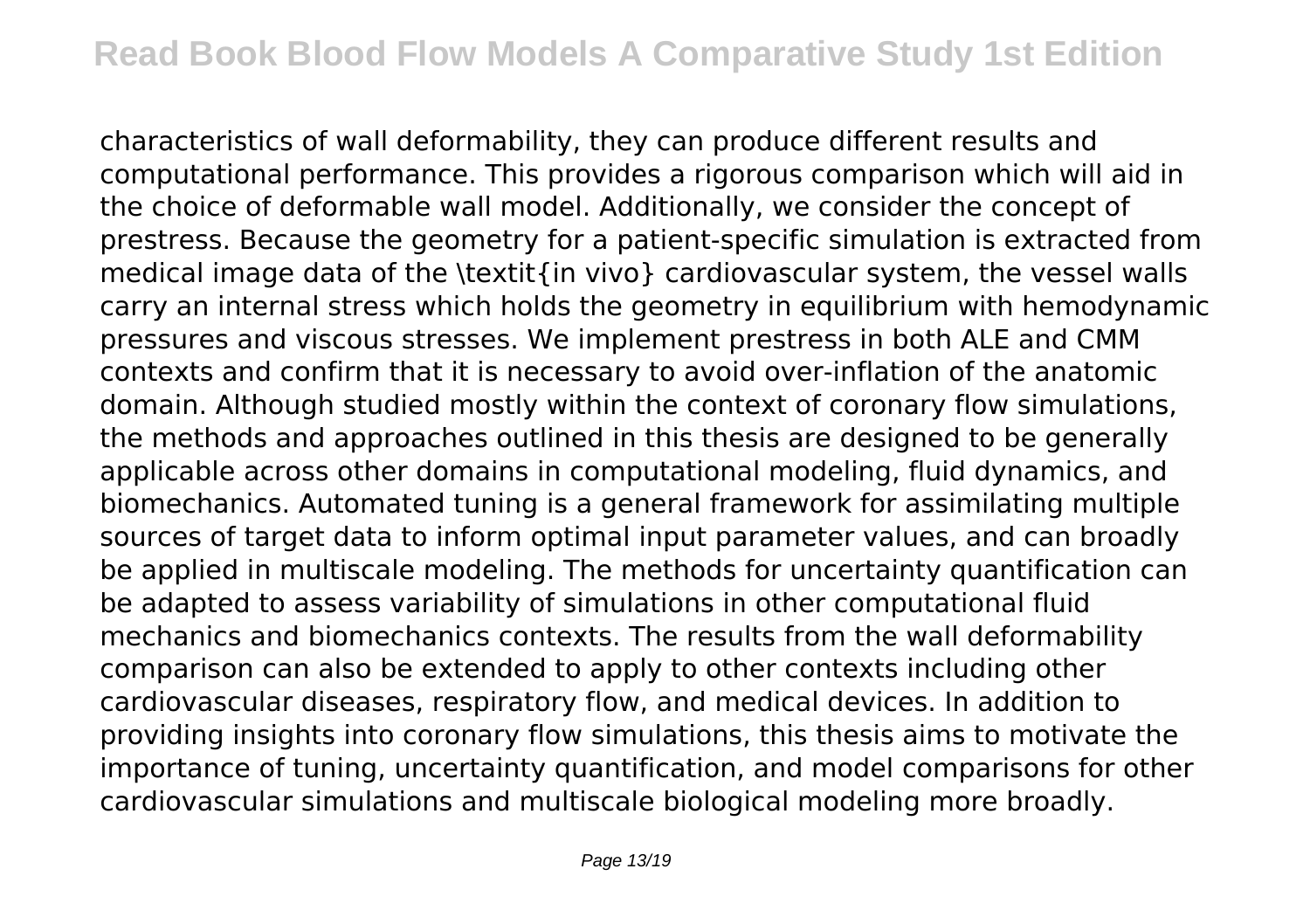Blood, the most significant biological fluids plays a very vital role in the human mechanism, in terms of supplying the required nutrients to different parts of the human body, removing waste products and defending the body against infection through the action of antibodies. Therefore, it is imperative that blood flow must be studied in great detail. Hemodynamic analysis of blood flow in vascular beds and prosthetic devices requires the rheological behavior of blood to be characterized through appropriate constitutive equations relating the stress to deformation and rate of deformation. Numerical simulations, although not very accurate, provide an excellent alternative around this difficulty. As part of the preliminary studies, the Newtonian model of blood was assumed, and wall shear stresses have been plotted at certain critical points. Profiles of wall shear stress were then compared with the experimental results of Ku and Giddens. A numerical investigation of blood flow in stenosed carotid artery of the human body is presented in this thesis. Using a three-dimensional computational model of the stenosis, simulations were performed to capture the Non-Newtonian behavior of blood. The flow is considered as being pulsatile, with appropriate realistic boundary conditions. A shear thinning model (Carreau's) and a visco-elastic model (Yeleswarapu's Olydroyd-B model) have been employed to predict wall shear stress for the case of a healthy carotid artery and two cases of stenosed carotid artery models (50% and 90% stenosed carotid artery). From these simulation results, it was observed that wall shear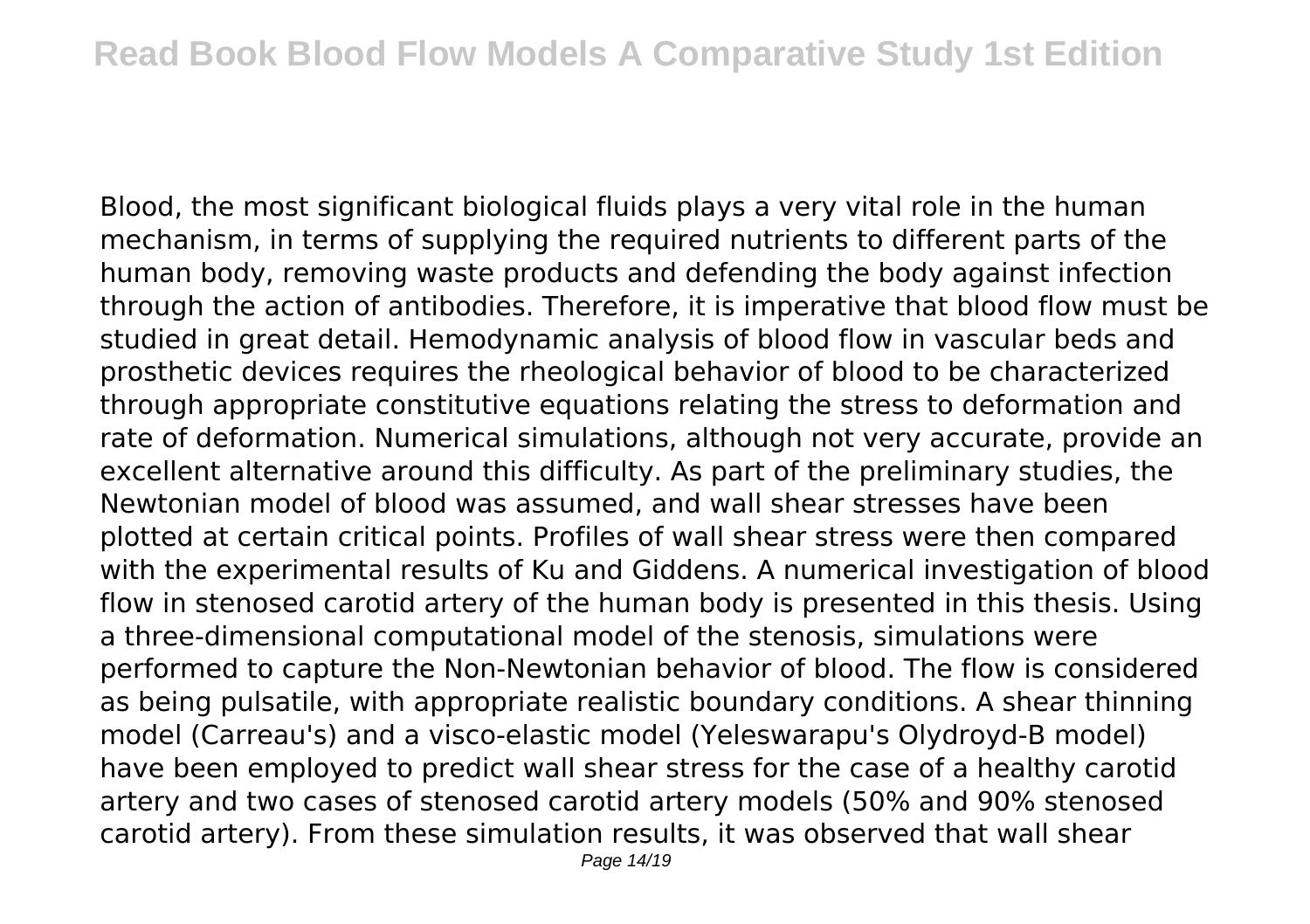stresses predicted by the models at certain critical points are different. Recirculation zones, flow separation and associated negative wall shear stress were observed in certain cases. The electronic version of this dissertation is accessible from http://hdl.handle.net/1969.1/151909

The systemic circulation has a large number of vessels; therefore, 3-D simulation of pulse-wave propagation in the entire cardiovascular system is difficult and computationally expensive. Zero-Dimensional (Zero-D) and One-Dimensional (1-D) models are simplified representations of the cardiovascular network; they can be coupled as supplements to regional 3-D models for closed-loop multi-scale studies or be simulated as self-sufficient representations of the blood-flow network. Unlike Zero-D models, 1-D models can provide linear space-wise information for the vessels. However, Zero-D models can prove to be more useful in particular cases; as flexibility in adjusting parameters facilitate in tailoring the model to specific needs. A prevalent reservation regarding the Zero-D models has been the inconsistency of parameter adjustment. A primary objective of this work is to build a closed loop cardiovascular model with a consistent, easily replicable methodology so that the model (1) can be adopted in multi-scale studies and (2) can provide a quick clinical tool for patient-specific studies. Fifty-five large arteries were represented individually and the rest of the cardiovascular network was lumped into several equivalent components. This way, arbitrary parameter adjustments have been restricted to the microcirculation and venous sections only.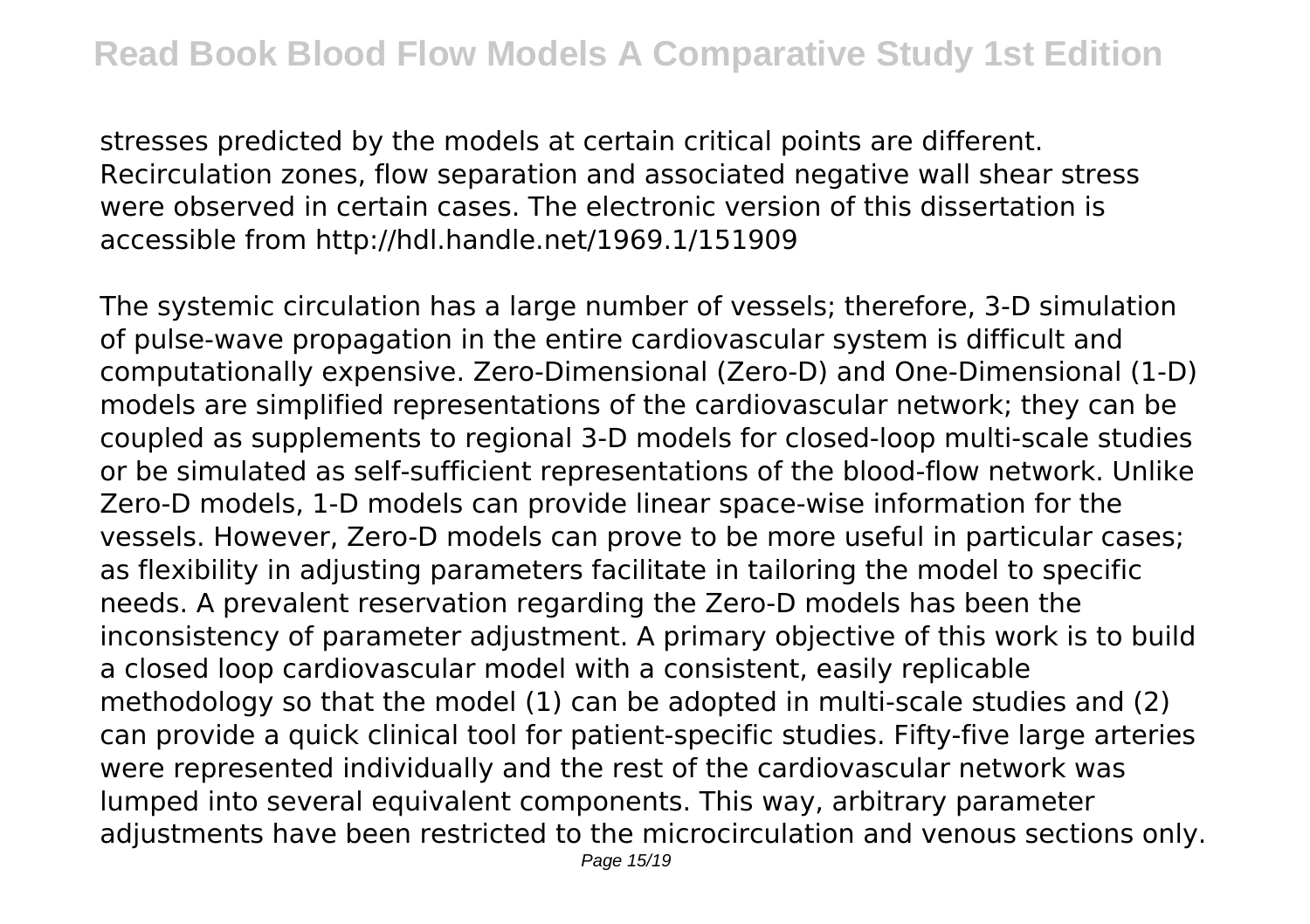The model was validated by comparing simulated hemodynamic properties with clinical measurements and simulations from a comparable 1-D model. The Zero-D simulations have been shown to be in excellent agreement with the 1-D predictions, despite their discrete nature in space being contrary to linearly continuous 1-D counterpart. An advantageous characteristic of the developed model is the retention of physiological definitions, especially for the arterial network. Therefore, the model can be conveniently modified for patient-specific simulations. The generality of the method and closed-loop nature of the model also allow to inquisitively study various mathematical assumptions in blood flow modeling and experimental techniques. As an example, a possible source of nonphysiological wave reflections has been studied in this thesis. The developed Zero-D model was found to be quite sensitive to the diastolic function of the left ventricle (LV). Therefore, several aspects of the mathematical modeling of ventricular elastance and LV-aorta coupling have been investigated in terms of measured responses from a healthy heart. Moreover, a few conventional assumptions of Zero-D modeling have been studied and found to be quite accurate with respect to 1-D simulations. Finally, the scopes for future studies and suitability of the model to certain applications have been discussed.

This book contains original research papers presented at the International Conference on Mathematical Modelling and Scientific Computing, held at the Indian Institute of Technology Indore, India, on 19–21 July 2018. Organized into 30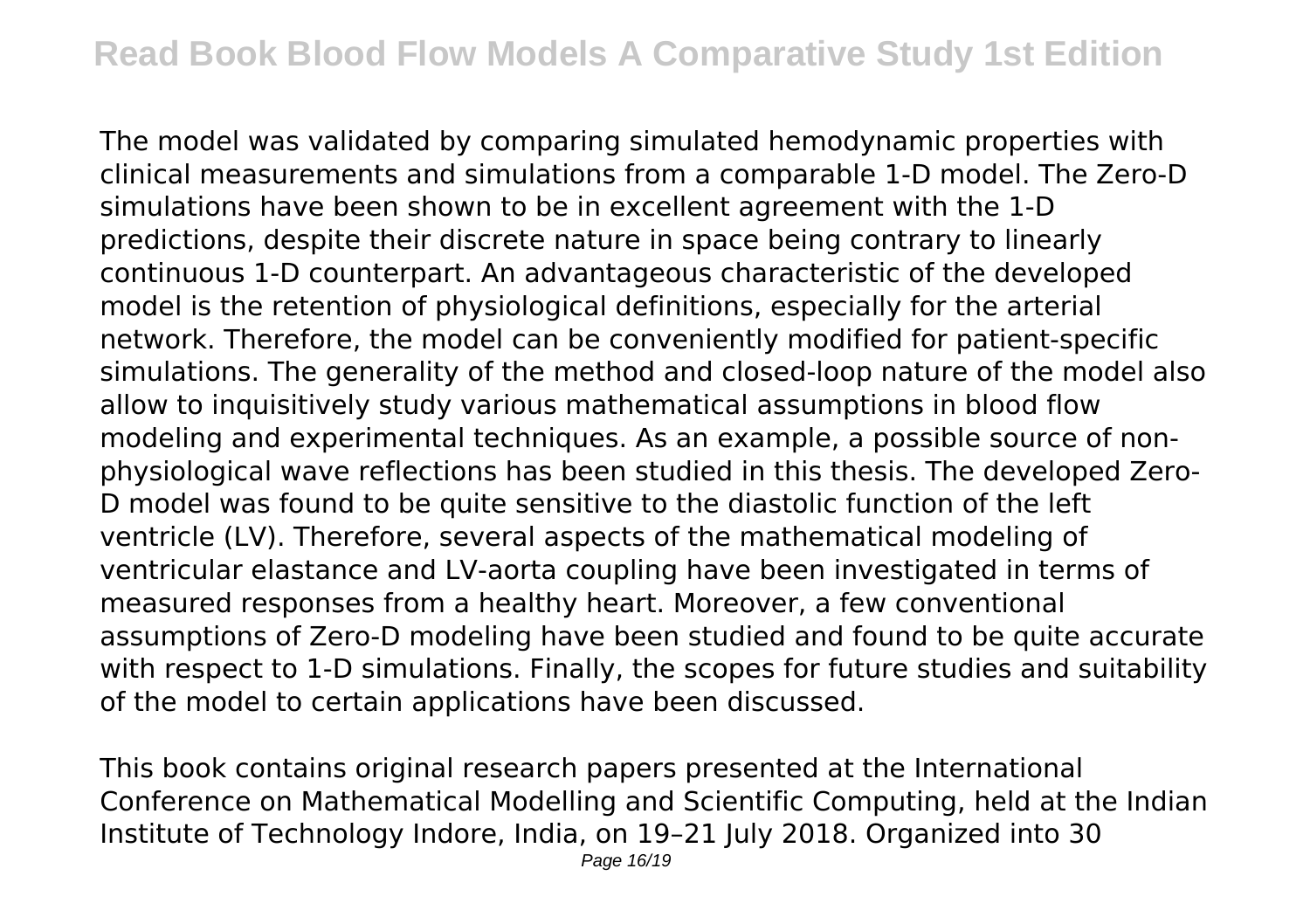chapters, the book presents the recent progress and the most advanced innovations, trends, and real-world challenges encountered and solutions embraced in the applications of mathematics and scientific computing. The book will be of interests to a wide variety of researchers, students and the practicing engineers working in diverse areas of science and engineering, ranging from applied and computational mathematics, vibration problem, computer science, and numerical optimization to physics, chemistry, biology, electrical, civil, mechanical, chemical, seismology, aerospace, and medical sciences. The aim of the conference is to bring together leading academicians, scientists, researchers, engineers, and industry partners from all over the globe to exchange and share their experiences and research results on various aspects of applied mathematics and scientific computation, like, differential equation, modeling, simulation, dynamical systems, numerical analysis, matrix theory, inverse problems, and solid and fluid mechanics, computational engineering.

Peripheral artery disease is a condition that is prevalent among the American population. It is caused by plaque buildup in arteries, known as atherosclerosis, other than those arteries in the heart and brain. While peripheral artery disease is not generally life threatening, complications from this disease can lead to intense pain, amputation and severe loss of quality of life. Most of the studies focusing on the lower limb arteries have been finite element studies looking at the bending effects on stents. These models are useful for stent design; however do not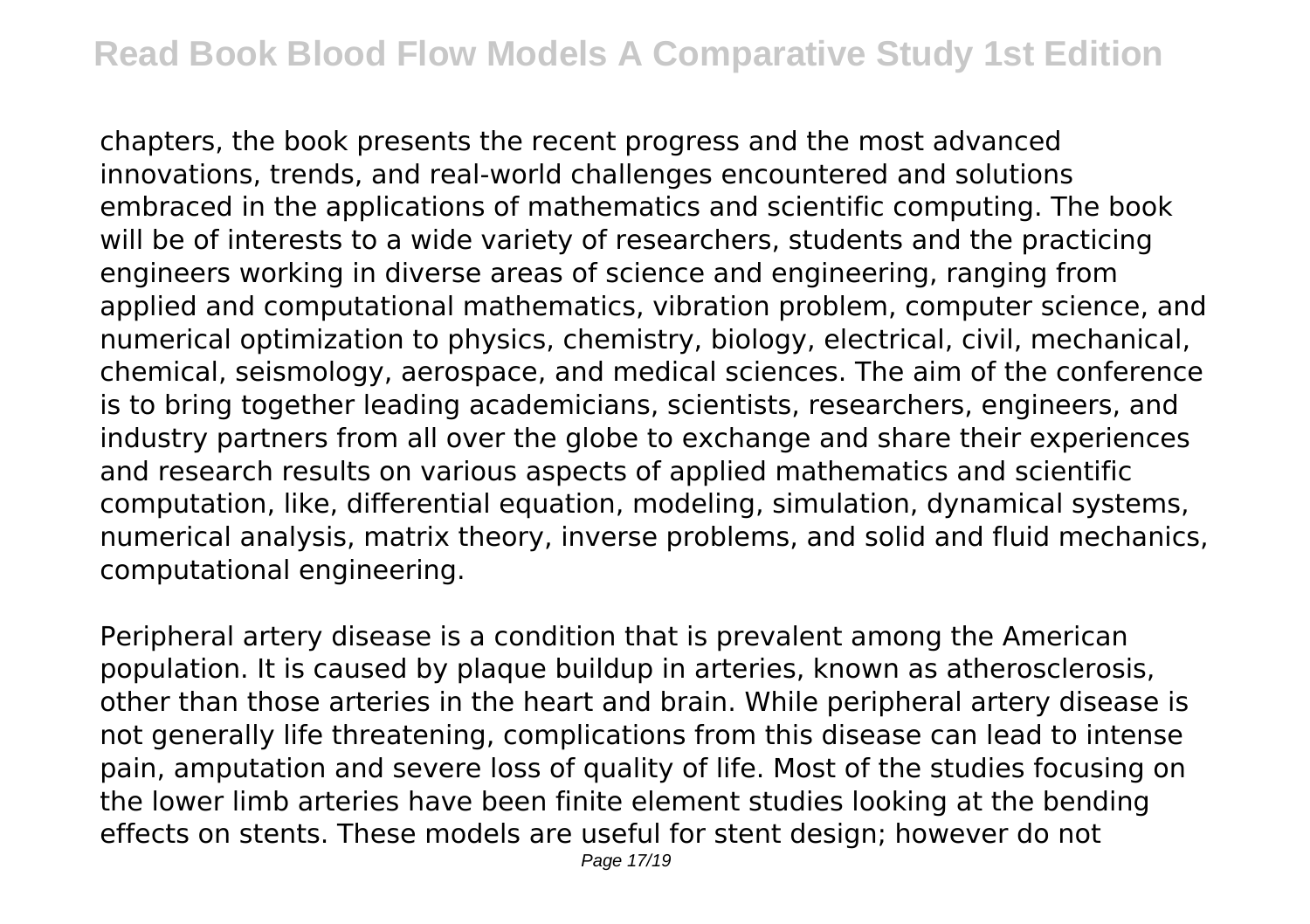encompass the effects that curvatures, bifurcations and bends have on the fluid mechanics of blood flow. This thesis creates several computational fluid dynamics models of the Superficial Femoral, Deep Femoral and the Popliteal Arteries in an attempt to evaluate diseases and conditions that may contribute to peripheral artery disease. This includes the varying positions that the artery many take on during ordinary leg movement, the effects of pulsating flow, the effects of stenosis and stents, as well as the effects of increased and decreased viscosity caused by variable hemotocrit count. The results of these models were examined using various graphs of the mass flow rates, velocity profiles, wall shearing stress and static pressures. It was shown that stead state simulations will underestimate wall shearing stress and that diabetic blood will nearly double the wall shearing stress experienced in the arteries. The curvatures in the arteries will create areas of increased and decreased wall shear stress, as well as generate recirculation zones. Higher hemotocrit count decreases the recirculation zones and lower hemotocrit count increases these zones. These areas of low wall shear stress have a greater chance of forming plaque buildup; whereas the increased areas of stress can cause aneurisms in the arteries and put additional strain on the stent implants, possibly contributing failure.

Comparative Cardiovascular Dynamics of Mammals offers never-before-published data on the structure and function of the circulatory systems of the different mammalian species. This text explores classic allometry, dimensional analysis, and